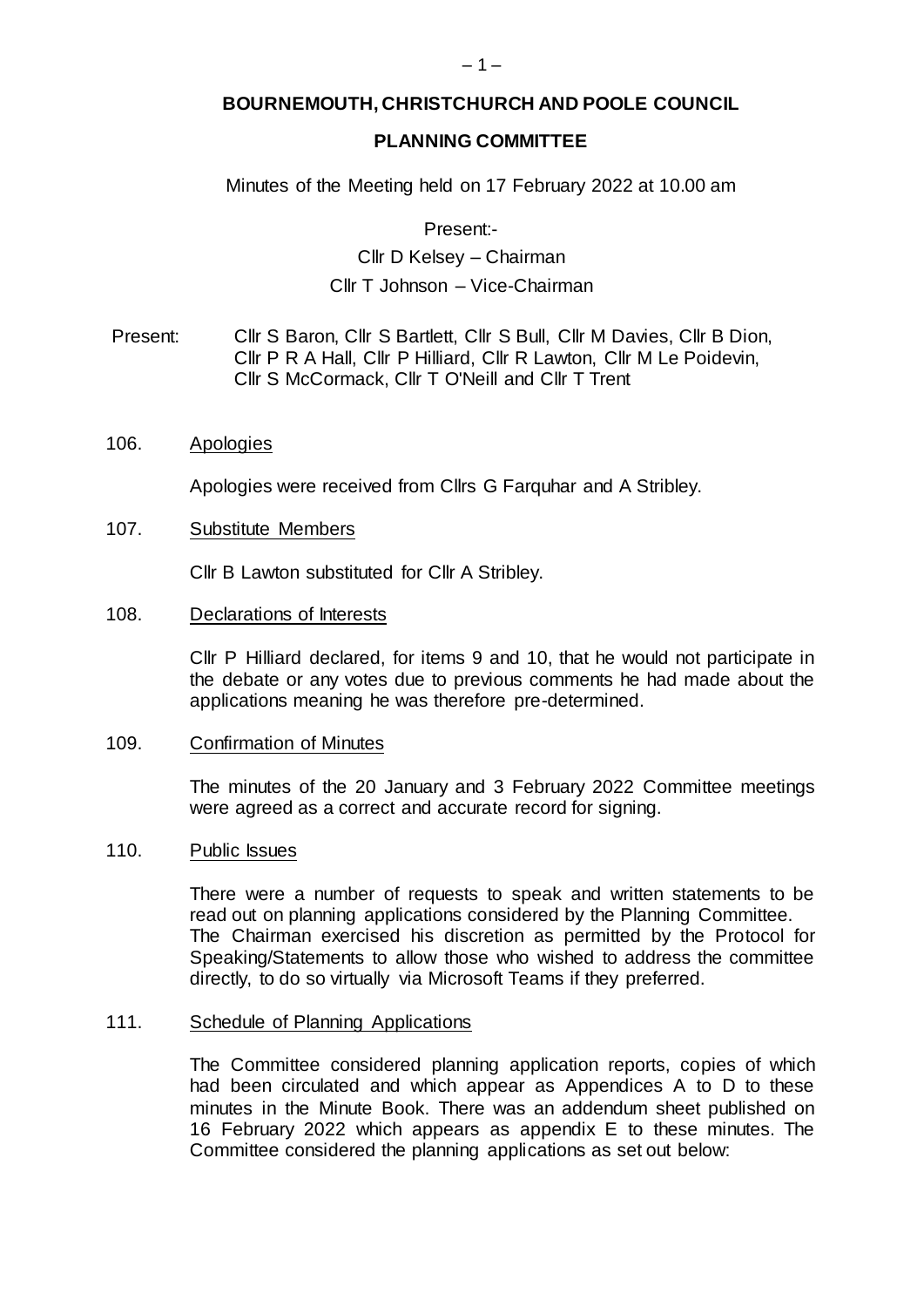### 112. Broadstone Middle School, Dunyeats Road, Broadstone BH18 8AE

Broadstone Ward 7-2021-4330-L Erection of perimeter fencing and internal gates.

Public Representations:

Ø IN OBJECTION None

Ø IN SUPPORT **None** 

Ø WARD COUNCILLORS None

RESOLVED that Planning Permission be granted in accordance with the recommendation and conditions set out in the Officer report.

Voting:

 $For - 14$ 

Against  $-0$ 

Abstentions – 0

#### 113. Former coalyard, Ashley Road, Boscombe BH1 4NB

Boscombe East & Pokesdown Ward 7-2021-1221-M

Erection of a building for use as a builders' merchant (sui generis) for display, sale and storage of building timber and plumbing supplies, plant and tool hire, including outside display and storage area along with storage racking, access and servicing arrangements, car parking, landscaping, means of enclosure and associated works.

Public Representations: Ø IN OBJECTION None

Ø IN SUPPORT Tim Rainbird – Quod

Ø WARD COUNCILLORS

RESOLVED that Planning Permission be granted in accordance with the recommendation and conditions set out in the Officer report.

Voting: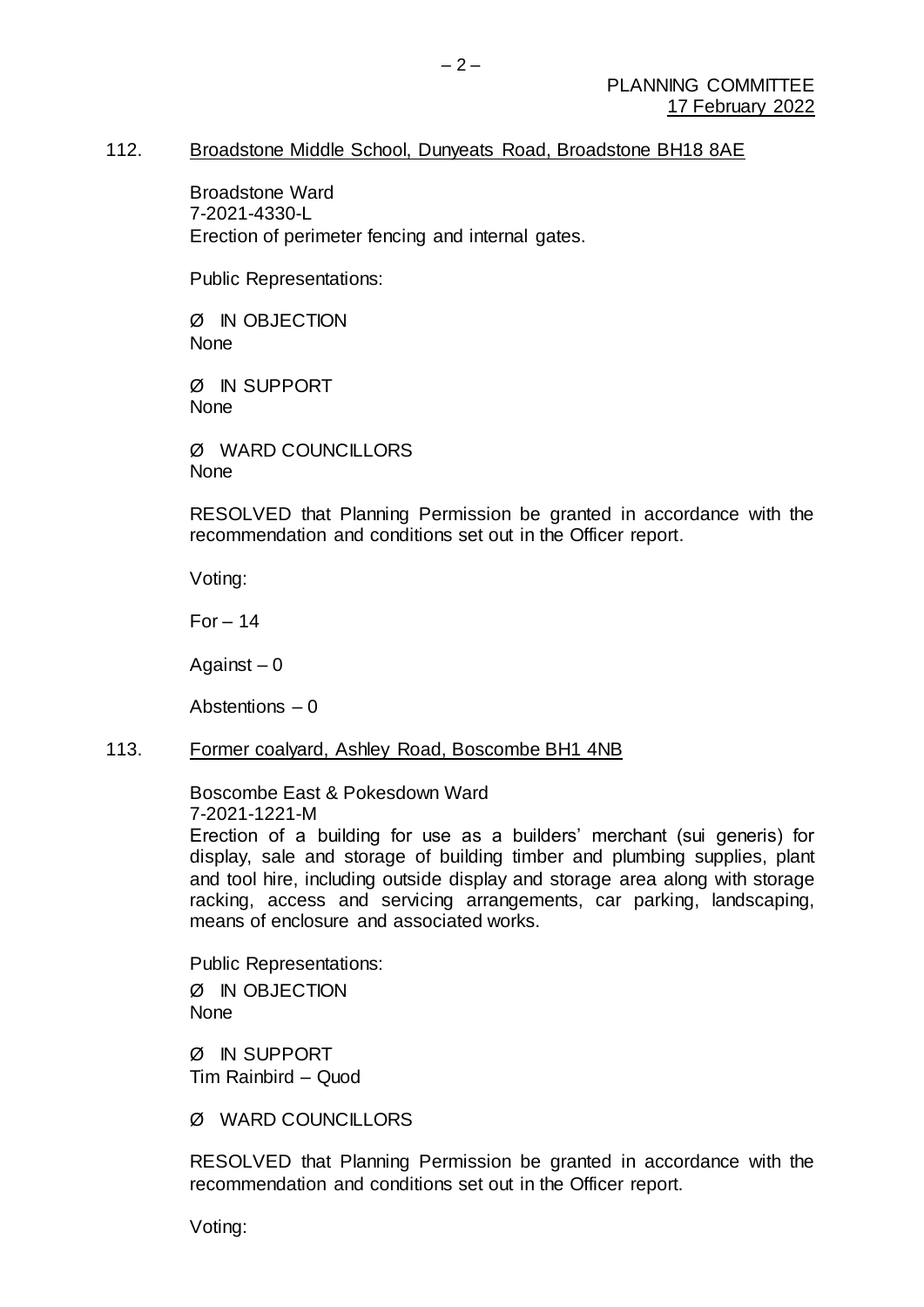$For - 14$ 

Against  $-0$ 

Abstentions – 0

## 114. Avon Beach, Mudeford, Christchurch BH23 4AN

Mudeford, Stanpit & West Highcliffe Ward

8/21/1068/FUL

Retrospective application for the retention of beach huts no.s 63 to 99.

Public Representations:

- Ø IN OBJECTION
- v Steve Alves, Friars Cliff Residents Association (written statement)

#### Ø IN SUPPORT

v Peter Hayward, (applicant) v Giles Moir, Chapman Lily ltd (agent)

# Ø WARD COUNCILLORS

Cllr Lesley Dedman

RESOLVED that Planning Permission be granted in accordance with the recommendation and conditions set out in the Officer report.

Voting:

 $For-9$ 

Against  $-4$ 

Abstentions – 0

NOTE: A prior vote to refuse the application was lost by 9 votes to 4.

# 115. Avon Beach, Mudeford, Christchurch BH23 4AN

Mudeford, Stanpit & West Highcliffe Ward

8/21/1040/FUL